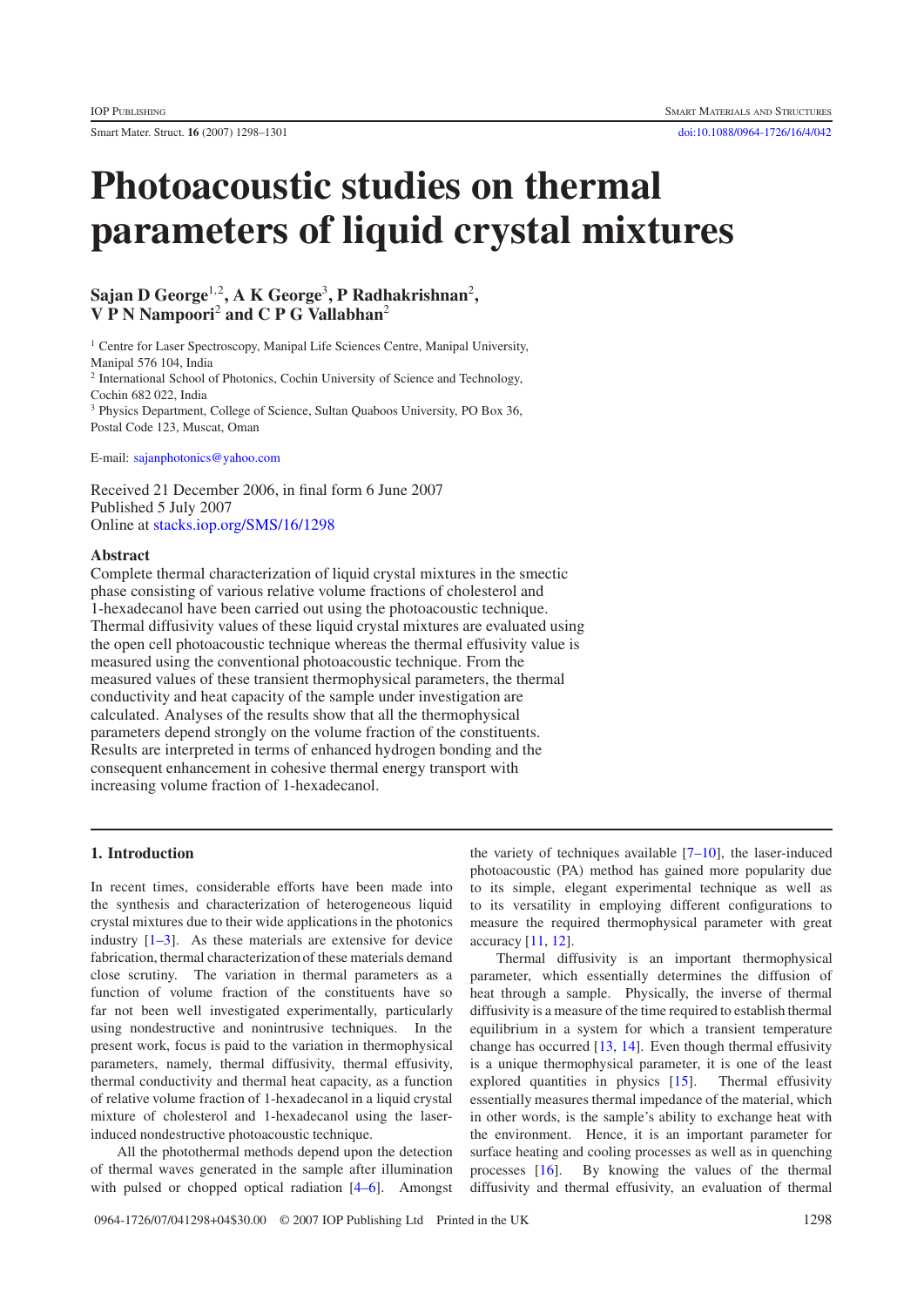<span id="page-1-0"></span>

**Figure 1.** Representative polarized optical micrograph of a mixture containing 70% cholesterol and 30% 1-hexadecanol.

conductivity and thermal capacity of the specimen can be made. The present study is of great physical and practical relevance owing to the immense technological importance of the thermal parameters of liquid crystals.

#### **2. Sample preparation**

The samples of the present investigation are prepared by mixing cholesterol and 1-hexadecanol in various relative volume fractions (70%:30%, 60%:40%, 50%:50%, 40%:60%, respectively) and the mixture is heated to a temperature well above the melting point with continuous stirring to ensure thorough and complete mixing. The homogeneous mixture is quickly cooled and solidified by quenching in ice. This procedure is repeated until constant melting and transition temperatures are obtained. The microscopic textural investigations using an Olympus polarizing microscope in conjunction with a heating stage (Linkam—TMS 94) shows that all the mixtures under investigation are in the smectic A phase, which is the most ordered liquid crystalline phase. Smectic is a distinct mesophase of liquid crystals in which molecules exhibit a high degree of translational order. In this state, molecules not only maintain a general orientational order, but also tend to align in layers or planes. Motion is restricted within these planes which gives a more 'solid-like' phase. In the smectic A phase, the director is perpendicular to the smectic plane and there is no particular positional order in the layer. A representative polarized optical micrograph of the specimen containing cholesterol and 1-hexadecanol in the ratio 70:30 is given in figure [1.](#page-1-0)

#### **3. Experimental set-up and theoretical background**

A schematic representation of the open photoacoustic cell (OPC) used here is given in figure [2.](#page-1-1) Optical radiation from an argon ion laser at 488 nm (Liconix 5000) is used as the excitation source. The laser is intensity-modulated using a mechanical chopper (Stanford Research Systems SR 540) before it reaches the sample surface. Detection of the PA signal in the cavity is made using a sensitive electret microphone (Knowles BT 1754). Details of the PA cell used in the present investigation are explained elsewhere [\[17\]](#page-3-9). The cell has a flat response in the frequency range 40–4000 Hz. The phase of the photoacoustic signal is measured using a dual-phase digital

<span id="page-1-1"></span>

**Figure 2.** Schematic diagram of the open photoacoustic cell.

lock-in amplifier (Stanford Research Systems SR 830). The laser power used for the present studies is 50 mW with a stability of 0.5%. In this case a thin Al foil (5  $\mu$ m) is attached to the sample surface to obtain complete opaqueness as well as the same light to heat conversion efficiency. The phase of the PA signal generated by the sample due to its excitation with chopped optical radiation, in the thermally thick region (sample thickness is greater than thermal diffusion length), is given by the expression [\[18\]](#page-3-10)

$$
\Theta_{\rm el} \cong \Theta_0 + \tan^{-1}\left(\frac{1}{(z-1)}\right),\tag{1}
$$

where  $\Theta_0$  is the initial phase and  $z = l_s \sqrt{\pi f/\alpha_s}$  for a specimen of thermal diffusivity  $\alpha_s$ . This has been evaluated by taking into account the thermoelastic bending due to the temperature gradient existing within the sample.

The conventional PA cell employed here for thermal effusivity measurements is given in figure [3.](#page-2-0) A major difference in this, as compared to OPC, is that the signal is collected from the front side of the sample under investigation. The PA signal is generated by nonradiative de-excitation following the incident chopped optical radiation (488 nm from an argon ion laser—Liconix series). Amplitude of the PA signal is measured using a dual-phase lock-in amplifier (Stanford Research Systems SR 830). In this case, the PA signal amplitude is measured for a sample attached with aluminium foil and aluminium foil alone. The theoretical background for evaluating thermal effusivity has already been explained by Veleva *et al* [\[19\]](#page-3-11). According to them, the ratio of PA signal between aluminum foil attached to the sample surface ( $\theta$ ) and Al foil alone ( $\theta$ <sub>0</sub>) in a conventional PA cell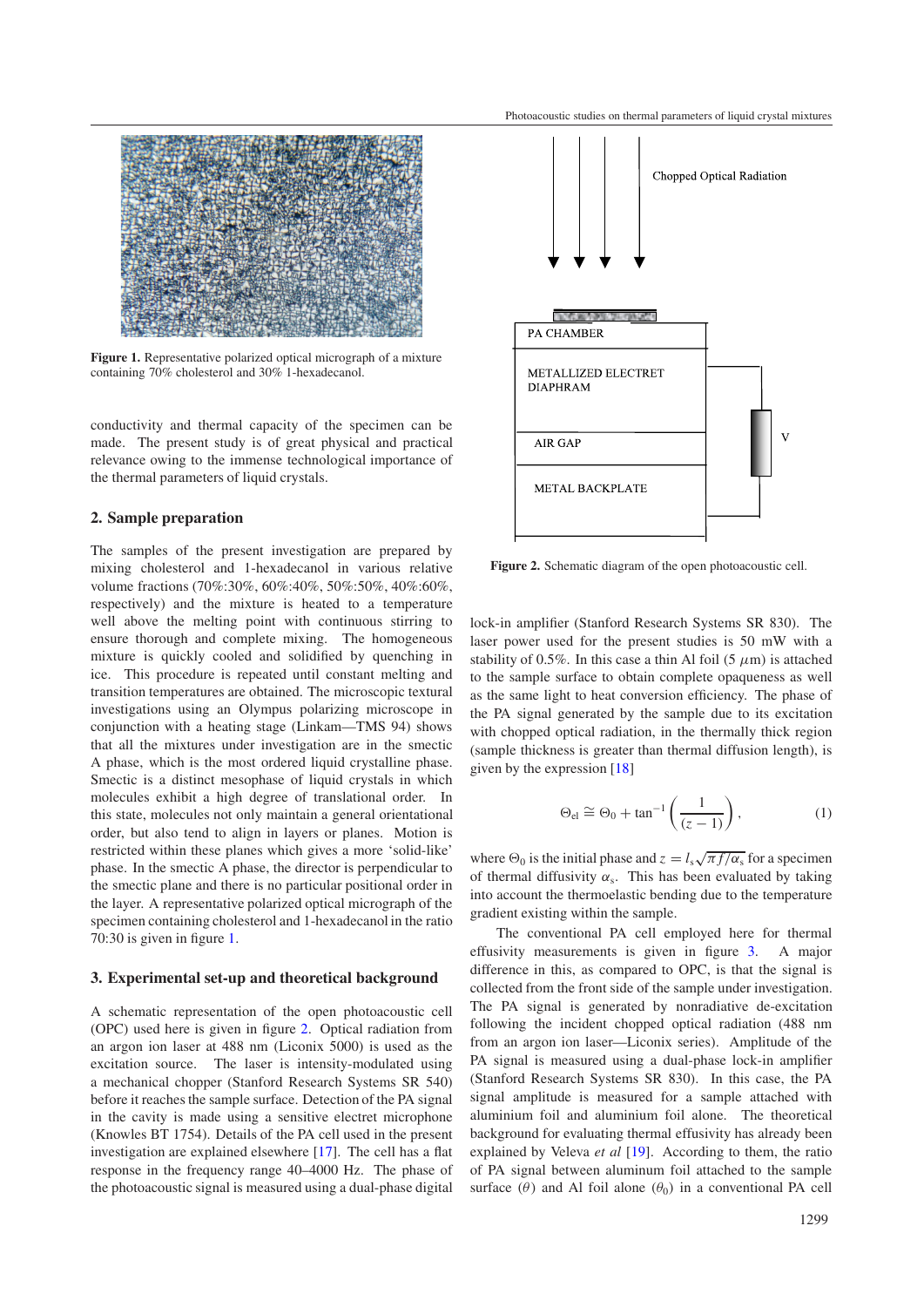<span id="page-2-0"></span>

**Figure 3.** Conventional photoacoustic cell.

configuration is given by the expression

$$
\frac{\theta}{\theta_0} = \frac{1}{1 + (b/l_0 \sigma_0)},\tag{2}
$$

where  $b = \frac{\varepsilon_s}{\varepsilon_0}$  in which  $\varepsilon_s$  is the effusivity of the sample.  $\varepsilon_0$ and  $l_0$  is the effusivity and thickness of the Al foil (60  $\mu$ m) having thermal diffusivity  $\alpha_0$ . In this case,  $\sigma_0 = (1 + i)a_0$ , where  $a_0 = \sqrt{\frac{\pi f}{\alpha_0}}$ . Thus, by using the known values of thermal parameters of the Al foil, the thermal effusivity value of the sample under investigation can be evaluated. Since the ratio of amplitudes is taken for evaluating thermal effusivity, calculated values are independent of the frequency-dependent transfer function [\[20\]](#page-3-12). By knowing these two transient thermophysical parameters, the thermal diffusivity  $(\alpha_s)$  and thermal effusivity parameters, the thermal diffusivity ( $\alpha_s$ ) and thermal conductivity ( $k_s = \varepsilon_s \sqrt{\alpha_s}$ ) and thermal capacity ( $\rho C = \frac{k_s}{\alpha_s}$ ) can be evaluated.

#### **4. Results and discussion**

A typical phase spectrum used for thermal diffusivity calculation, measured for the sample with 70% cholesterol and 30% 1-hexadecanol is given in figure [4.](#page-2-1) The amplitude ratio of the signal used for thermal effusivity calculation is given in figure [5.](#page-2-2) All other samples showed similar behaviour (not shown here). The evaluated thermal parameters are tabulated in table [1.](#page-3-13) From the table it is clear that thermal diffusivity increases with increase in volume fraction of 1-hexadecanol in a liquid crystal mixture consisting of cholesterol and 1-hexadecanol while thermal effusivity decreases. In the case of heterogeneous liquid crystal mixtures, as in the present case, measurement of the effective thermal parameters depends on the thermal properties of its constituents. For a heterogeneous mixture, lattice expansion thermal mismatch and interfacial thermal resistance are two key parameters that essentially determine the effective thermal properties of the system. Although cholesterol is non-mesomorphic, it must be considered to be potentially mesomorphic since even cholesteryl chloride gives a monotropic cholesteric phase. It is possible that hydrogen bonding in pure cholesterol increases the intermolecular cohesion and is responsible for its high melting point. Hydrogen bonding is one of the key interactions in the case of liquid crystal mixtures that results in the creation and stabilization of supermolecular liquid crystal materials [\[21–23\]](#page-3-14). In the case of a mixture of two different substances, as in the present case, liquid crystal formation will depend on two factors: first, the ability of molecules to pack

<span id="page-2-1"></span>

<span id="page-2-2"></span>**Figure 4.** Open photoacoustic cell phase spectrum for the liquid crystal mixture containing 70% cholesterol and 30% 1-hexadecanol.



**Figure 5.** Ratio of amplitude for the liquid crystal mixture containing 70% cholesterol and 30% 1-hexadecanol.

into a single liquid crystal 'lattice' and, secondly, its mean orientational cohesive energy [\[24,](#page-3-15) [25\]](#page-3-16).

Introduction of hexadecanol molecules may create alternate sites to which cholesterol hydroxyl groups can hydrogen bond without providing a high melting crystal lattice, yet giving sufficiently strong intermolecular attractions resulting in an anisotropic melt. The increase in relative volume fraction of 1-hexadecanol increases the number of sites available for H-bonding and consequently more intermolecular attraction. With increasing intermolecular attraction and the consequent cohesive structure, the liquid crystal mixture provides an easier path for heat transport. This results in an enhancement in thermal conductivity with increasing relative fraction of 1-hexadecanol. The unification of components of the mixture through H-bonding causes the reduction in heterogeneity of the liquid crystal mixture. As the heterogeneity of the specimen decreases, factors causing reduction in the thermal parameters, namely interface thermal resistance and lattice expansion mismatch, also decrease [\[26\]](#page-3-17). This may also be the cause of increased value for thermal conductivity with increasing relative fraction of 1-hexadecanol,